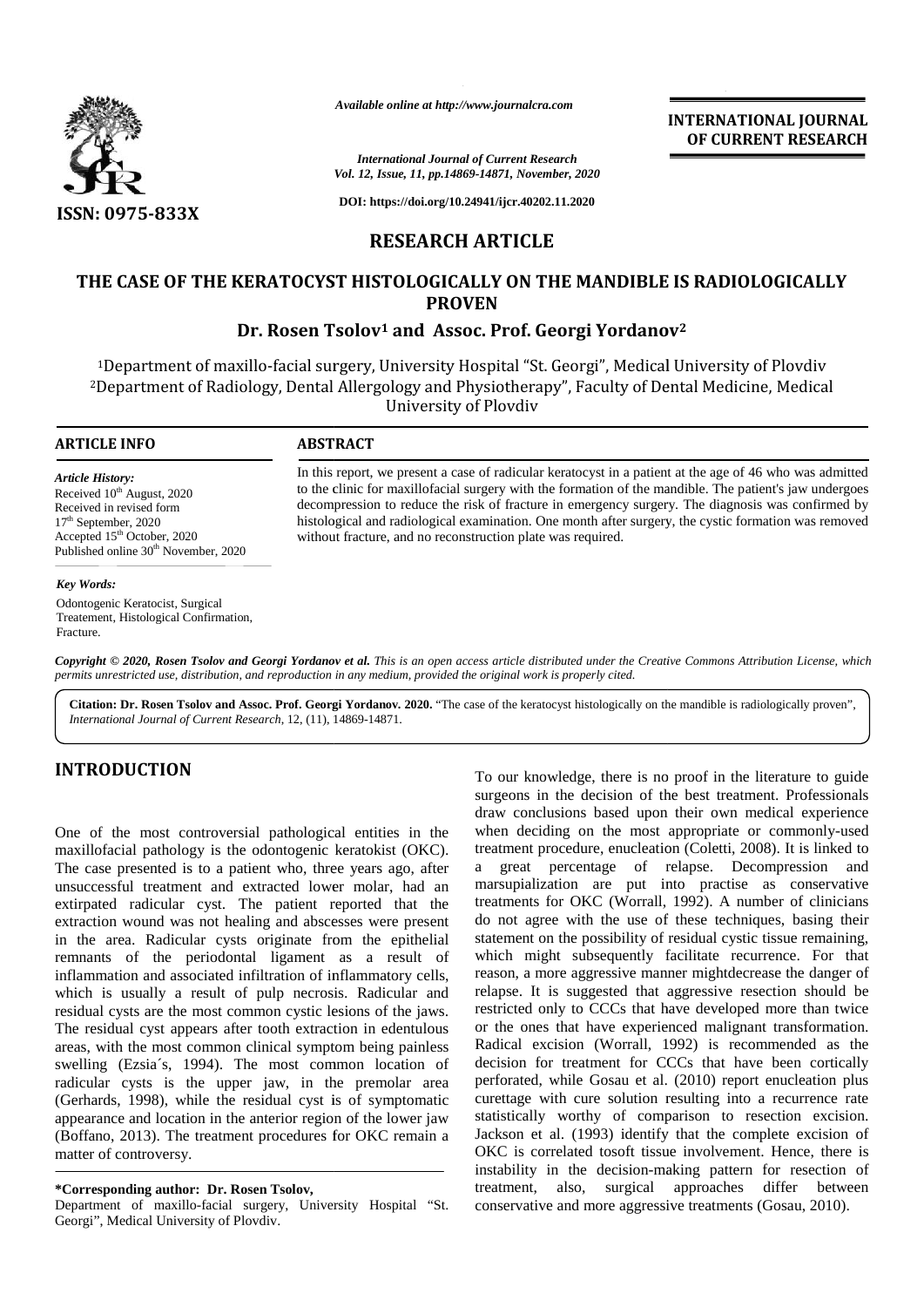

**Fig.1. Cyst on admission**



**Fig.2.Cyst during decompression**



**Fig. 3. The cyst after decompression**

The purpose of current report is to resent a method of intervention in the case of a diagnosed patient with a mandibular keratocyst.

## **MATERIALS AND METHODS**

The case presented is to a patient who, three years ago, after unsuccessful treatment and extracted lower molar, had an extirpated radicular cyst. The patient reported that the extraction wound was not healing and abscesses were present in the area. She underwent a biopsy, resulting in fat and muscle fibroids with necrotic changes and hemorrhages. The patient undergoes decompression intervention and surgical treatment to remove cystic formation. According to anamnezical data three years ago, due to unsuccessful treatment and lower molar extraction, a radicular cyst was extracted. The patient reported that the extraction wound was not healing and abscesses were present in the area. She consulted an oral surgery specialist who took an incisone biopsy and the result was soft tissue, fat, muscle and fibrotic tissue with necrotic changes and bleeding. When the patient was admitted to the clinic, we considered this result to be unreliable and therefore took a re-incision biopsy, which proved the presence of a mandible cyst. The patient is very concerned that surgery will result in a fracture of the mandible. The patient is informed that such a complication may occur in such cases. As a treatment plan, it was selected in the first stage to decompress the entity under local anesthesia and to install a tubing to reduce volume, as well as to avoid high tension and possible fracture of the mandible. One month after the intervention, the patient underwent surgical treatment to remove the cystic formation, which did not produce a fracture and did not require the placement of a reconstructive plaque and bone graft removal from a crystalline iliac.

## **RESULTS**

The cystic formation is removed without jaw fractures and without the need for placement of a reconstructive plate. A bone graft was obtained from the cyst or iliac for histological confirmation of the diagnosis. The histological result after surgery confirms the diagnosis of a keratokist of the mandible on the right.

## **DISCUSSION**

One of the most controversial pathological entities in the maxillofacial pathology is the odontogenic keratokist. Awareness of CCP treatment methods has developed over the last thirty years, however, the outcomepersists to be controversial. Basis of this is that the lining of the OKC is generally thin and elastic, removing the cyst in one piece could be difficult, especially for large OKCs with multilocular lesions. Application of adjunctive therapy procedureswould frequently followenucleation and reduce the incidence of relapses by up to 10%. Decompression and marsupialization are put into practise as conservative treatments for OKC, each one of which are beneficial in certain cases (Coletti, 2008). Both of the techniques present with the advantages of vastlydecreasing the volume of the cyst and the risk of injury to specific structures, including teeth or the lower dental nerve (Gerhards, 1998). After marsupialization, the OKC wall in most casesexperiences histological and immunohistochemical alterations and might transform into a normal oral mucosa without inherent aggressive factors, that could explain the lower recurrence rates in patients treated through this method (Gosau, 2010). Nevertheless, the twomeans require a prolonged period of treatment with multi-level procedures.